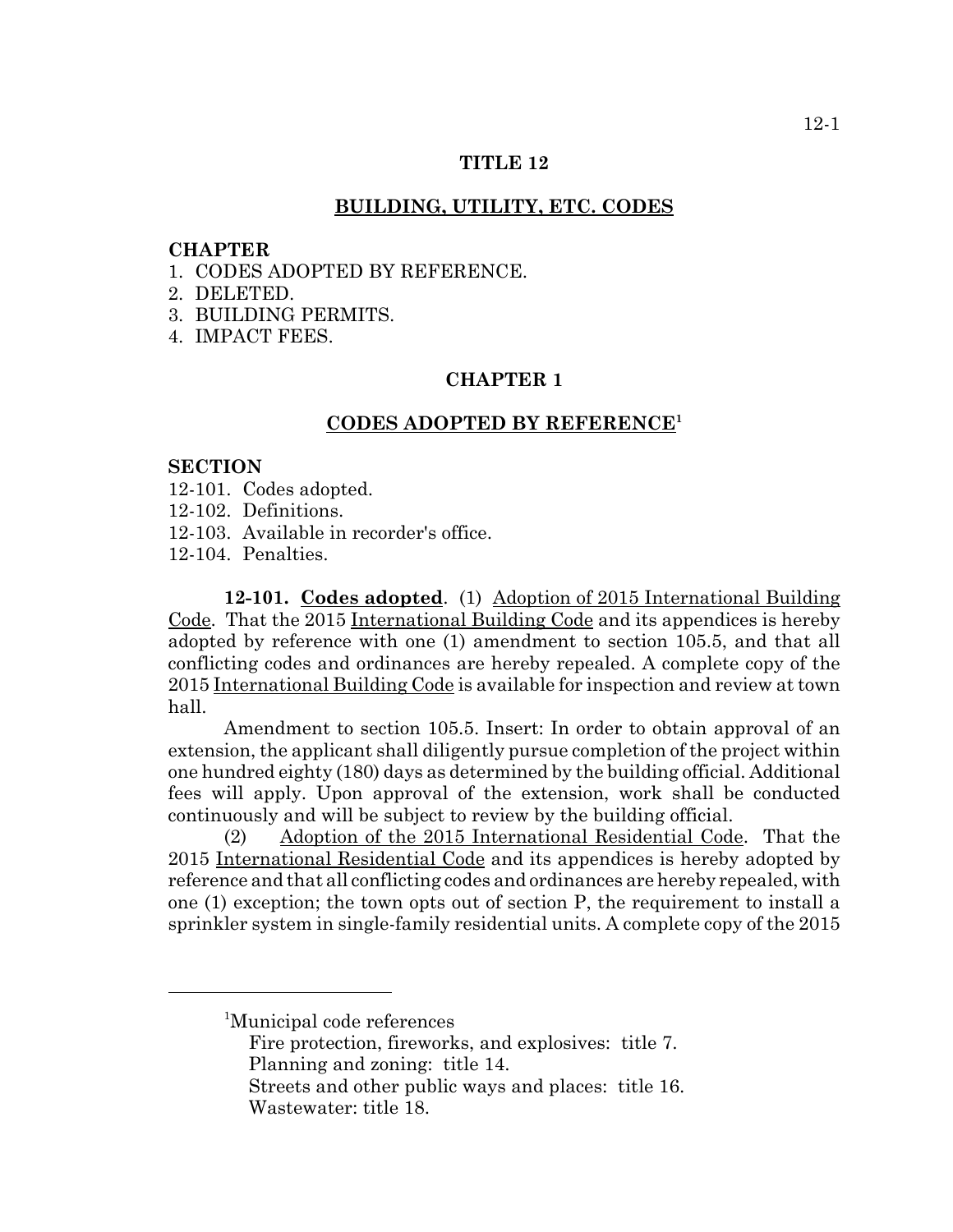International Residential Code is available for inspection and review at town hall.

(3) Adoption of the 2015 International Plumbing Code. That the 2015 International Plumbing Code and its appendices is hereby adopted by reference and that all conflicting codes and ordinances are hereby repealed. A complete copy of the 2015 International Plumbing Code is available for inspection and review at town hall.

(4) Adoption of the 2015 International Mechanical Code. That the 2015 International Mechanical Code and its appendices is hereby adopted by reference and that all conflicting codes and ordinances are hereby repealed. A complete copy of the 2015 International Mechanical Code is available for inspection and review at town hall.

(5) Adoption of the 2015 International Fuel Gas Code. That the 2015 International Fuel Gas Code and its appendices is hereby adopted by reference and that all conflicting codes and ordinances are hereby repealed. A complete copy of the 2015 International Fuel Gas Code is available for inspection and review at town hall.

(6) Adoption of the 2015 International Energy Conservation Code. That the 2015 International Energy Conservation Code and its appendices is hereby adopted by reference and that all conflicting codes and ordinances are hereby repealed. A complete copy of the 2015 International Energy Conservation Code is available for inspection and review at town hall.

(7) Adoption of the 2015 International Swimming Pool and Spa Code. That the 2015 International Swimming Pool and Spa Code and it appendices is hereby adopted by reference and that all conflicting codes and ordinances are hereby repealed. A complete copy of the 2015 International Swimming Pool and Spa Code is available for inspection and review at town hall.

(8) Adoption of the 2015 International Existing Building Code. That the 2015 International Existing Building Code and its appendices is hereby adopted by reference and that all conflicting codes and ordinances are hereby repealed. A complete copy of the 2015 International Existing Building Code is available for inspection and review at town hall.

(9) Adoption of the 2015 International Property Maintenance Code. That the 2015 International Property Maintenance Code and its appendices is hereby adopted by reference and that all conflicting codes and ordinances are hereby repealed. A complete copy of the 2015 International Property Maintenance Code is available for inspection and review at town hall.

The following sections are hereby revised.

Section 101.1. Insert: Town of Thompson's Station

Section 103.5. Insert: Schedule of fees.

Section 111.2. Delete and substitute the following: The board of appeals shall consist of three (3) members of the town's planning commission appointed by mayor.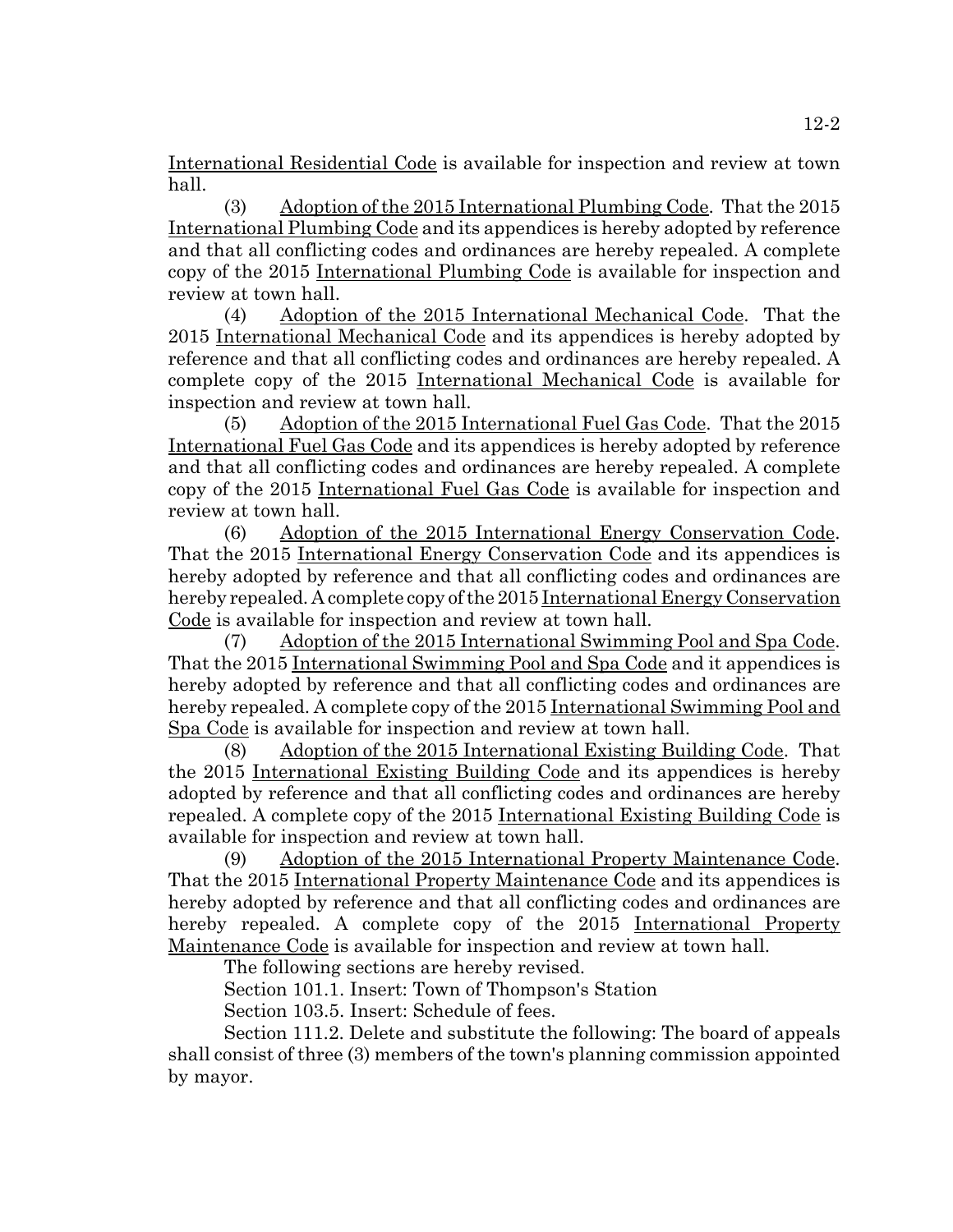Section 111.2.1 Delete and substitute the following: The mayor shall appoint two (2) members of the planning commission to serve as an alternate member who shall be called by the board chairman to hear appeals during the absence or disqualification of a member.

Section 112.4, Insert: Fifty dollars (\$50.00) and one thousand dollars (\$1,000.00).

Section 302.2. Delete. Section 302.4. Delete. Section 302.5. Delete. Section 302.8. Delete. Section 302.9. Delete. Section 303. Delete. Section 304.3. Delete. Section 304.12. Delete. Section 304,13. Delete. Section 304.13.2. Delete. Section 304.14. Delete Section 304.15. Delete. Section 702.3. Insert: International Building Code. Section 305. Delete. Section 307. Delete. Chapter 4. Delete. Chapter 5. Delete. Chapter 6. Delete. Chapter 7. Delete. (Ord. #04-008, Nov. 2004, modified, as replaced by

Ord. #374-008, Dec. 2014 *Ch2\_8-2-21* and Ord. #2017-016, Jan. 2018 *Ch2\_8-2-21* and amended by Ord. #2019-010, Jan. 2020 *Ch2\_8-2-21*)

**12-102. Definitions**. Whenever the building code refers to the "Building Official" or "Director of Public Works," it shall, for the purposes of the building code, mean the building official or building inspector of the Town of Thompson's Station, appointed or designated to administer and enforce the provisions of the building code, or his designee. (Ord. #04-008, modified)

**12-103. Available in recorder's office**. Pursuant to the requirements of the Tennessee Code Annotated, § 6-54-502, one (1) copy of the building code has been placed on file in the recorder's office and shall be kept there for the use and inspection of the public. (Ord. #04-008, Nov. 2004, modified)

**12-104. Penalties**. Any person who shall violate a provision of the building and property maintenance code of the city, or fail to comply therewith, or with any of the requirements thereof, shall be prosecuted within the limits provided by state or local laws. Such fines shall be fifty dollars (\$50.00) per day of violation, and shall hereafter be cited as the Town of Thompson Station's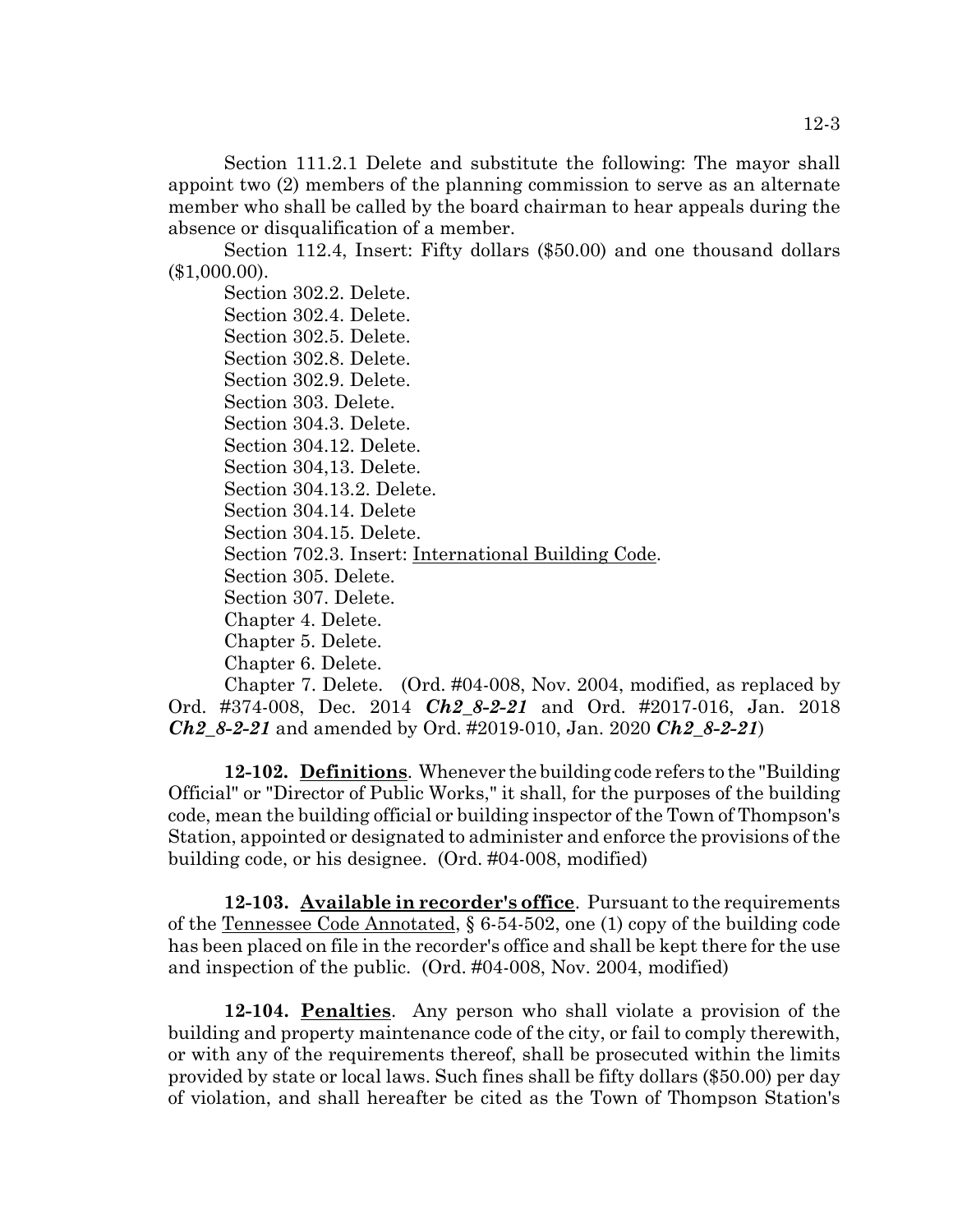general penalty clause. Each day of violation after due notice shall be deemed as a separate offense. (as replaced by Ord. #2019-010, Jan 2020)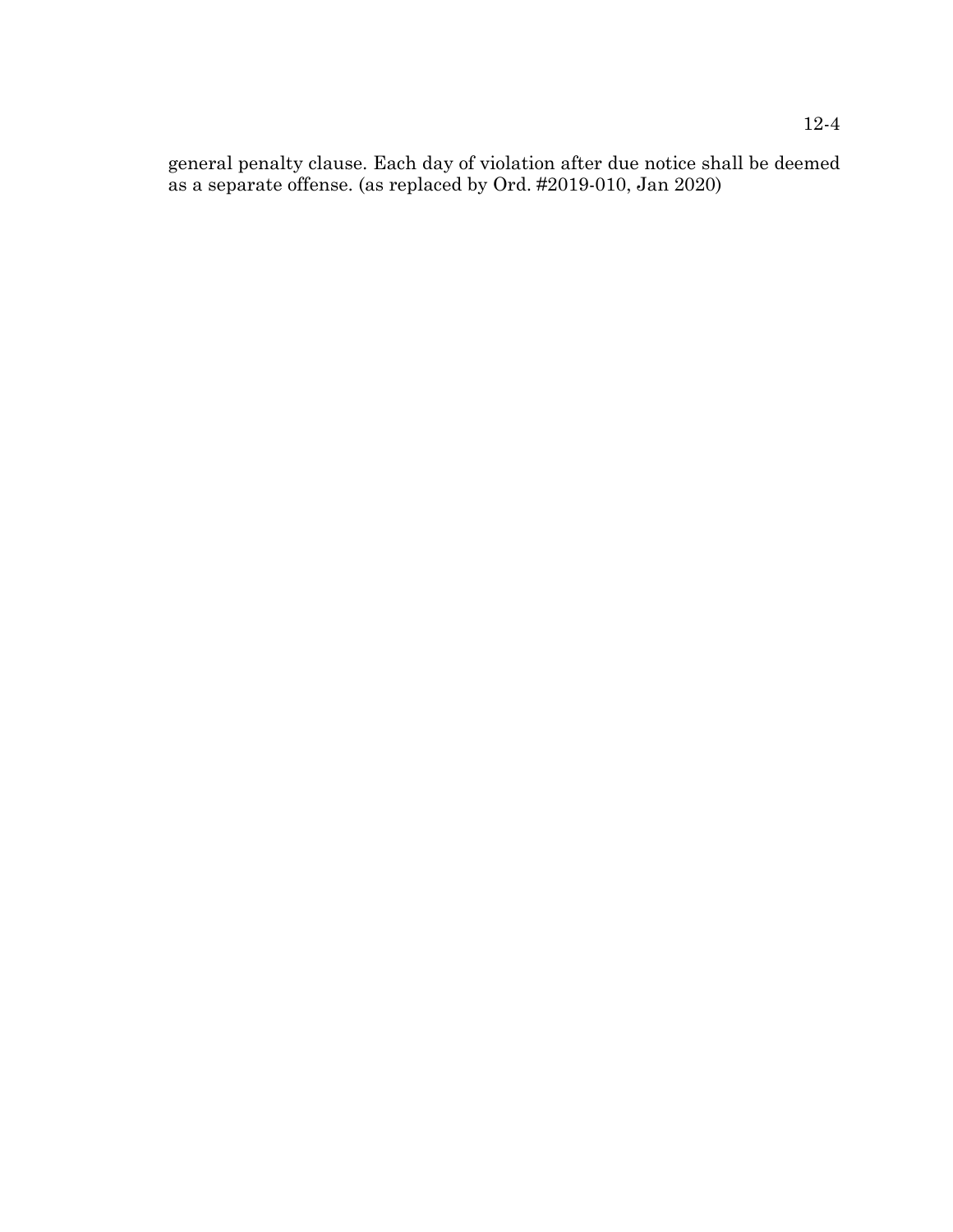## **CHAPTER 2**

# **DELETED**

(This chapter was deleted by Ord. #14-008, Dec. 2014 *Ch2\_8-2-21)*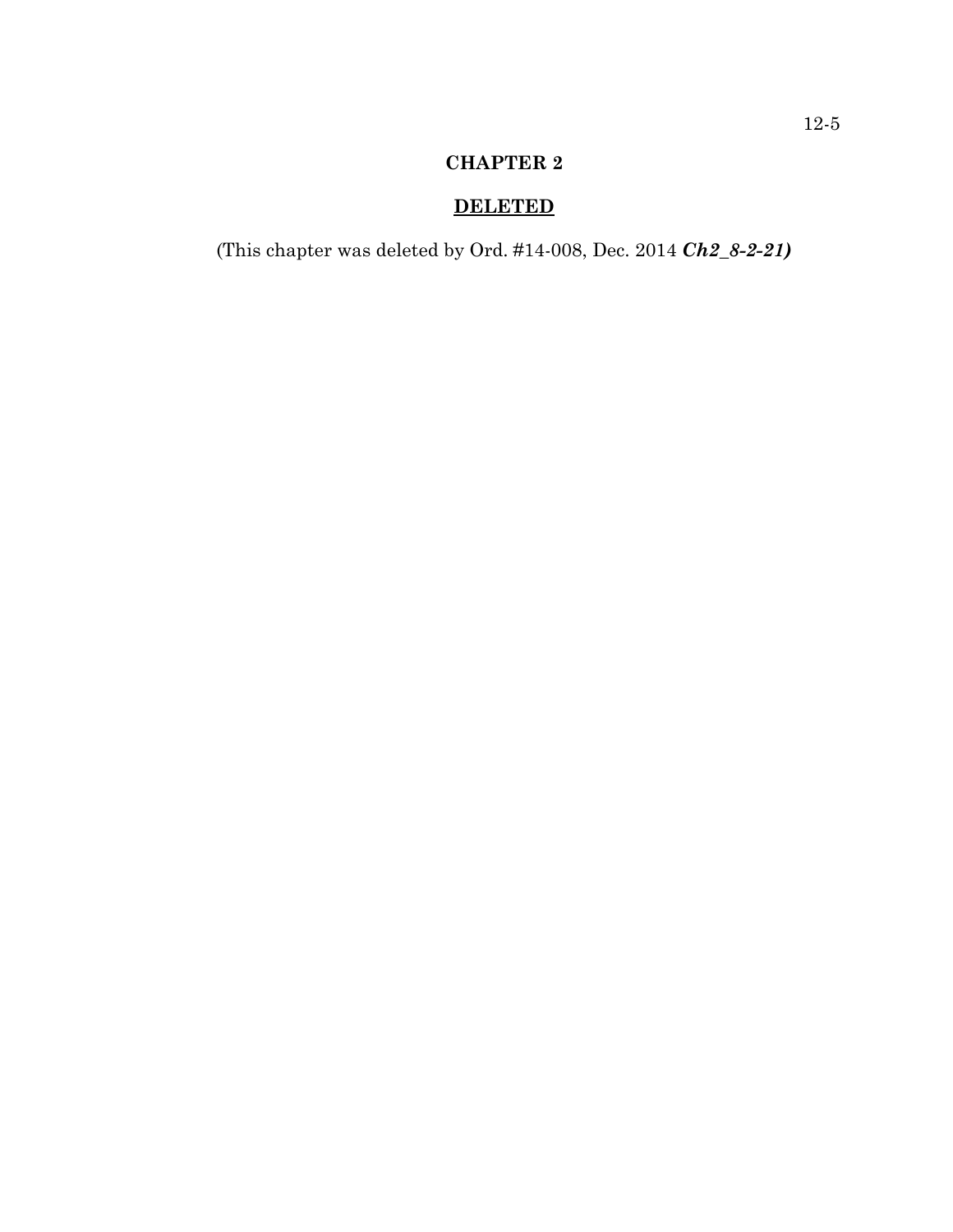#### **CHAPTER 3**

#### **BUILDING PERMITS**

#### **SECTION**

- 12-301. Fee schedule.
- 12-302. Building official to issue permits.
- 12-303. Failure to obtain permit.
- 12-304. Calculation of permit fees; reinspection fees.

**12-301. Fee schedule**. All permit fees and collection of fees shall be established by resolution or ordinance adopted by the mayor and board of aldermen and shall be payable to the Town of Thompson's Station, Tennessee. The fee schedule shall be available for viewing in the office of the recorder. (Ord. #04-008, Nov. 2004, modified)

**12-302. Building official to issue permits**. The building official, upon payment of sums according to the town's fee schedule, will issue a permit for all new structures erected, either built on site or off site, or to be constructed or placed, as well as structures or buildings to be altered, repaired, remodeled, used and occupied or any appurtenance connected or attached to any building or structure, or construction requiring improvements for which an inspection is required, or for construction or placement of accessory structures, demolition of structures, connection of driveways to a structure connecting to a public street, installation of swimming pools, retaining walls, certain fences, temporary use structures, moving of structures, site preparation requiring grading, excavation or blasting. (Ord. #04-008, Nov. 2004, modified)

**12-303. Failure to obtain permit**. In the event that work has commenced for which a permit is required, prior to obtaining a requisite permit, all fees shall double, but payment of double fees shall not relieve any persons from fully complying with the requirements of all building codes in the execution if the work or prevent the levy of a civil penalty.

The building official is authorized to issue any necessary stop work orders for failure to secure a permit and for failure to comply with any and all building codes. (Ord. #04-008, Nov. 2004, modified)

**12-304. Calculation of permit fees; reinspection fees**. For purposes of definition, "built space," as to be calculated on a per square foot basis for issuance of a permit, shall mean all space under roof, enclosed or not, basement and garage areas, but shall not include attic area not intended for use as a living area or capable of being converted to a future use living area by plan or design submitted by an applicant for permit issuance.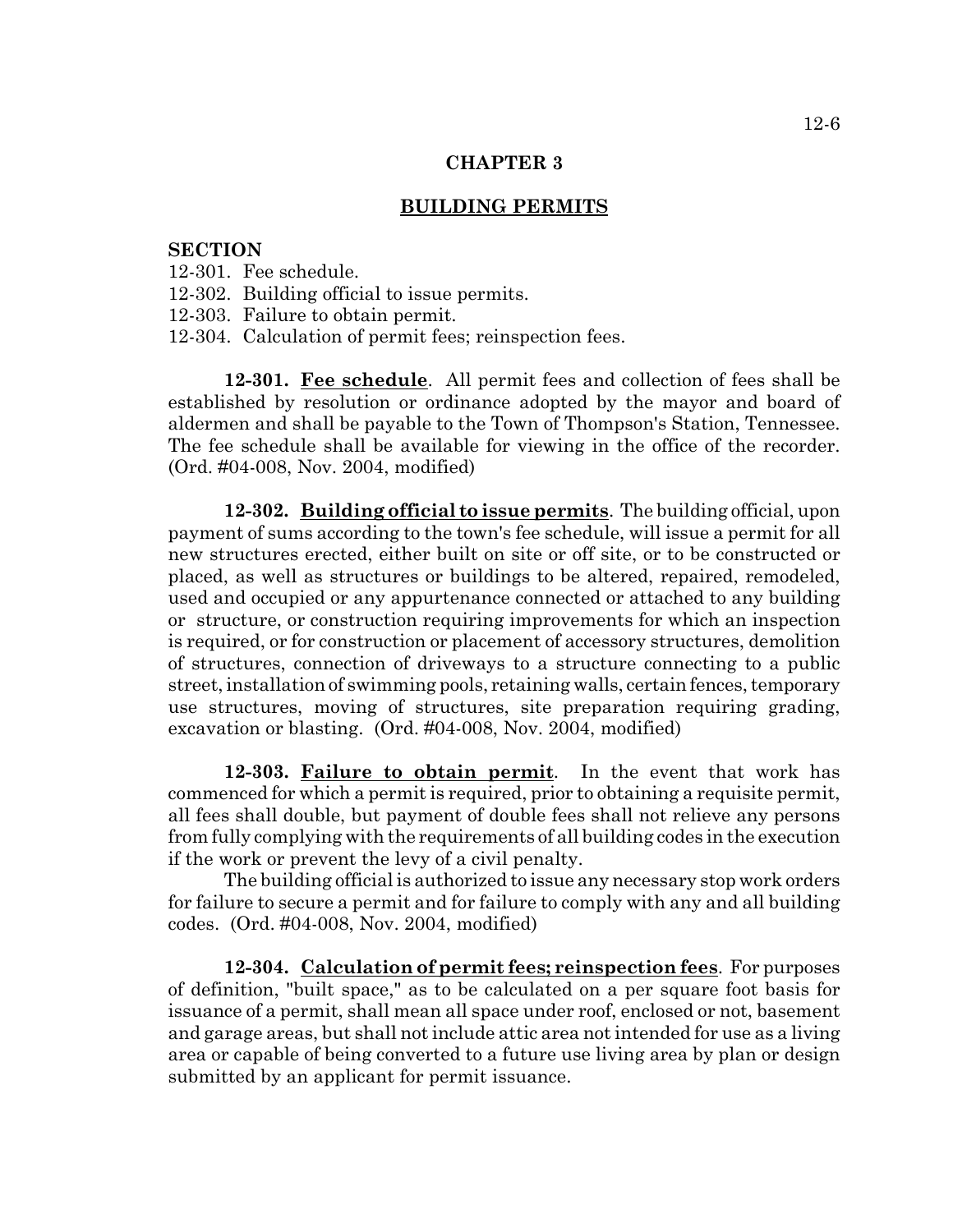Reinspection fees are authorized for failure of an applicant to perform work in accordance with the building code for any scheduled inspection required and said reinspection fee must be paid prior to requesting reinspection. (Ord. #04-008, Nov. 2004, modified)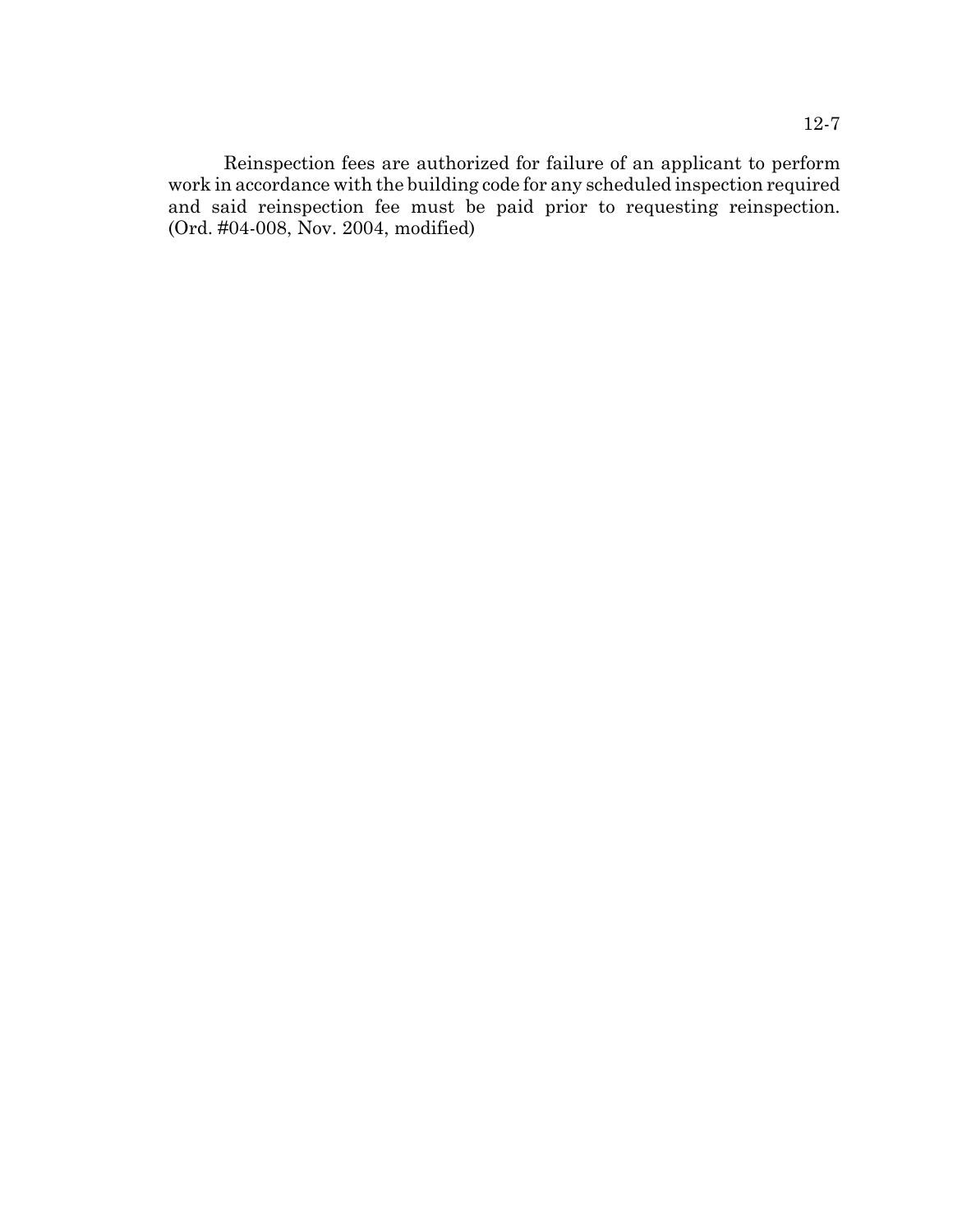#### **CHAPTER 4**

#### **IMPACT FEES**

#### **SECTION**

- 12-401. Title, authority, applicability.
- 12-402. Definitions.
- 12-403. Intent and purposes.
- 12-404. Basis for fees.
- 12-405. Use of fees.
- 12-406. Fee calculations.
- 12-407. Payment of fee; appeals.
- 12-408. Credits.

**12-401. Title, authority, applicability**. (1) This chapter shall be known and may be cited as the "impact fee ordinance."

(2) Authority to implement this chapter is granted under the general law mayor-aldermanic charter, and such other additional powers granted to municipalities by the state legislature. The enumeration of particular powers in this chapter is not exclusive of others, not restrictive of general words or phrases granting powers and all powers shall be construed so as to permit the town to exercise freely any one (1) or more such powers.

(3) Except as provided herein, this chapter shall be applicable to all new buildings constructed or additions to existing buildings constructed after the effective date of this chapter.

(4) This chapter is intended to impose an impact feet at the time of building permit or certificate of occupancy issuance, in an amount based upon the demand generated by new development. The town will meet, to the extent finances permit through the use of general revenues, all capital improvement needs associated with existing development. This chapter shall be uniformly applicable to development that occurs within the town limits and the urban growth boundary. (as added by Ord. #13-016, Sept. 2013, and replaced with Ord. #2020-003, Feb. 2020 *Ch2\_8-2-21*)

**12-402. Definitions.** The following words, terms and phrases, when used in this chapter, shall have the meanings ascribed to them in this section, except where the context clearly indicates a different meaning:

(1) "Board" or "BOMA." The duly constituted governing body of the town, or the board of mayor and aldermen.

(2) "Building permit." The permit required for new construction and additions pursuant to the International Building Code heretofore adopted. The term "building permit," as used herein, shall not be deemed to include permits required for remodeling, rehabilitation or other improvements to an existing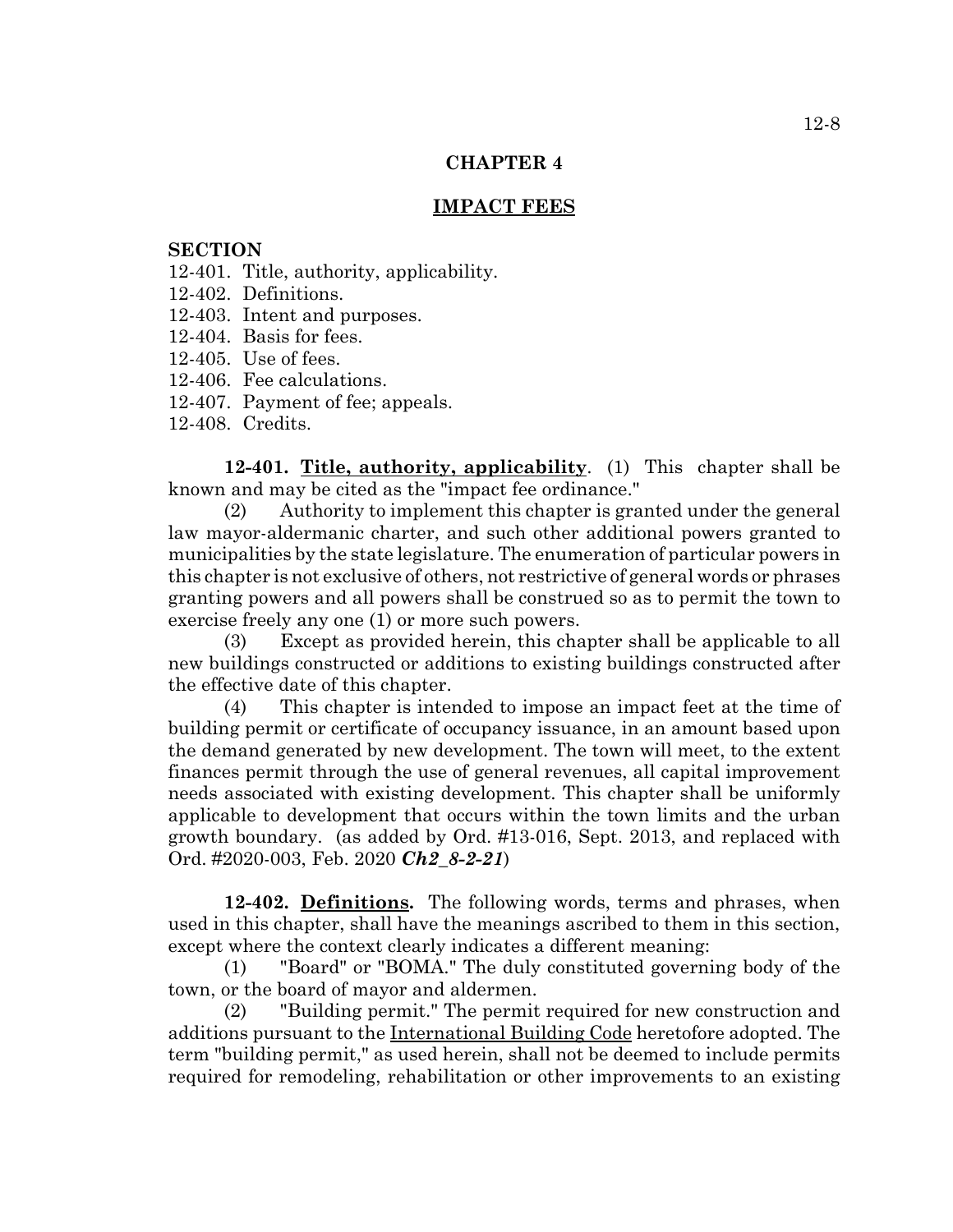structure or rebuilding a damaged or destroyed structure; provided, there is no increase in gross floor area or number of dwelling units resulting therefrom.

(3) "Building." Any permanent structure having a roof and used or built for the enclosure or shelter of persons, animals, vehicles, goods, merchandise, equipment, materials or property of any kind.

(4) "Capital improvements."

(a) Public facilities that are treated as capitalized expenses according to generally accepted accounting principles and does not include costs associated with the operation, administration, maintenance or replacement of capital improvements.

(b) Any and/or all of the following, and including acquisition of land, construction, improvements, equipping and installing of same and which facilities are identified in the capital improvements plan to be financed by the imposition of an impact fee:

(i) Parks and recreational facilities;

(ii) Road systems; and/or

(iii) Other facilities the costs of which may be substantially attributed to new development.

(5) "Development." Any human-made change to improved or unimproved real property, the use of any principal structure or land or any other activity that requires issuance of a building permit.

(6) "Gross floor area." The total square feet of enclosed space on the floor or floors comprising the structure. The total of the gross horizontal area of all floors that will be heated or cooled, including usable basements, cellars and attics, below the roof and within the outer surface of the main walls of principal or accessory buildings or the centerlines of a party wall separating such buildings or portions thereof, or within lines drawn parallel to and two feet (2') within the roof line of any building or portions thereof without walls, but excluding enclosed parking areas, farm buildings, and arcades, porticoes and similar open areas that are accessible to the general public and are not designed or used as sales, display, storage, service or production areas.

(7) "Impact fee." Any construction privilege tax charge, fee or assessment levied as a condition of issuance of a building permit or development approval for the purpose of funding any portion of the costs of capital improvements or any public facilities attributable to accommodating the additional demands created by new development.

(8) "Site." The land on which development takes place.

(9) "Town." The Town of Thompson's Station, a duly constituted political subdivision of the State of Tennessee. (as added by Ord. #13-016, Sept. 2013, and replaced with Ord. #2020-003, Feb. 2020 *Ch2\_8-2-21*)

**12-403. Intent and purposes**. (1) The board of mayor and aldermen has determined that the rapid growth rate which the town has experienced and is expected to experience in the foreseeable future necessitates capital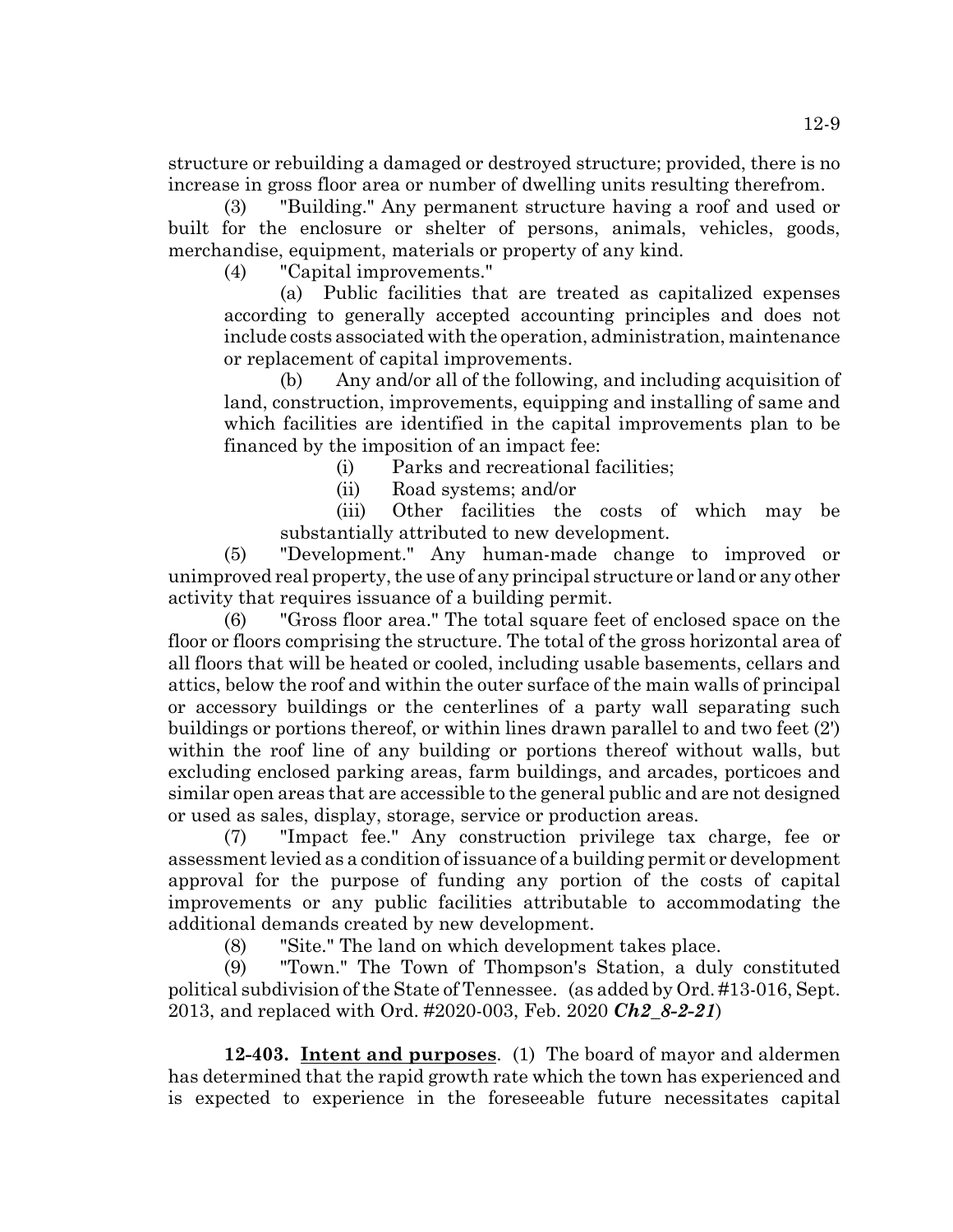improvements and makes it necessary to regulate land development and building activity that generates increased traffic and other impacts within the town. It is the intent of the town that the capacity of the road network in the community should handle the traffic demands generated by new development, thus maintaining a satisfactory quality of life in Thompson's Station. Additionally, the demands on the public parks and recreational facilities caused by new development must be addressed to maintain a satisfactory quality of life in Thompson's Station.

(2) In order to finance the necessary capital improvements required to meet the traffic demands, park demands, and recreational facility demands, as well as other capital improvement projects, created by growth in population and business activity, a variety of financial sources shall be used to fund the planning, engineering, and construction of future capital improvement projects.

(3) It shall be the purpose of this chapter to establish a regulatory system and method by which the town calculates, collects, and obligates a regulatory fee hereinafter referred to as the impact fee. Except as otherwise provided for in this chapter, this fee shall be assessed on each new building or addition to an existing structure constructed within the town. The fee shall provide a portion of the revenues required to complete infrastructure and public works projects necessary to service this new development.

(4) The public health, safety, and general welfare is protected when adequate financial resources are available to fund the public works projects needed to handle traffic demand generated from land development activities and the construction of new buildings in the town.

(5) The intent of this chapter is to allow for continued land development and new building construction in accordance with orderly fulfillment of appropriate capital improvement projects.

(6) The impact fee shall be assessed to each new land development and building based on a reasonably estimated proportionate share of the anticipated cost of future public works projects attributable to new development. (as added by Ord. #13-016, Sept. 2013, and replaced with Ord. #2020-003, Feb. 2020 *Ch2\_8-2-21*)

**12-404. Basis for fees**. The impact fee schedule shall be based upon use of available land use planning data related to the town, other transportation studies in the vicinity and other available transportation related studies and traffic general analysis and basic assumptions as updated by the Institute of Transportation Engineers (ITE), as well as any other information relevant to traffic, roadways, public parks, and recreational facilities, including census data and other reliable metrics. (as added by Ord. #13-016, Sept. 2013, and replaced with Ord. #2020-003, Feb. 2020 *Ch2\_8-2-21*)

**12-405. Use of fees**. The impact fees generated by this chapter shall be used to pay for the public infrastructure required by new development, to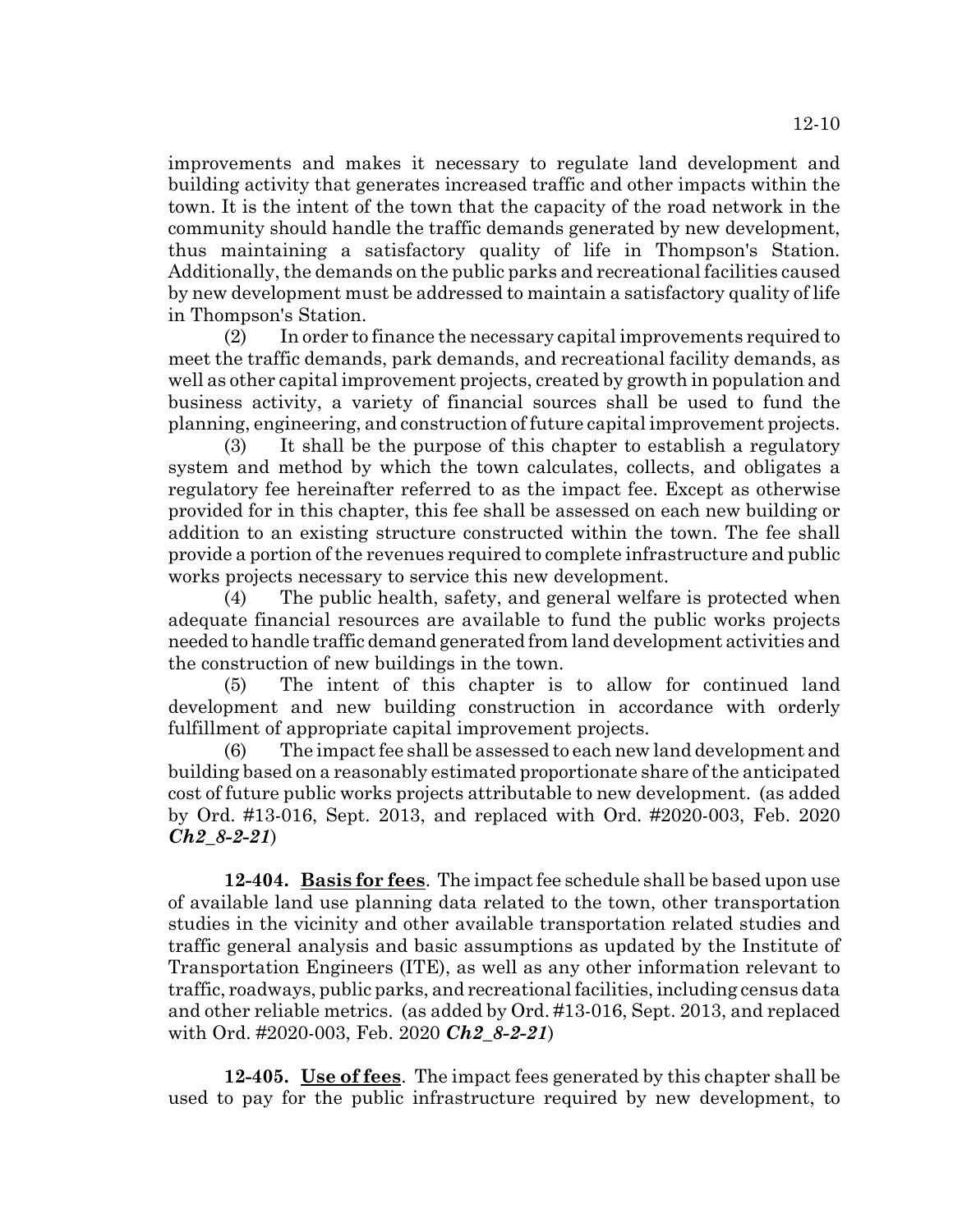include roadways, public parks, and recreational facilities. Upon the recommendation of the town administrator, the board shall approve all impact fee fund expenditures as related to the costs of capital improvements. The impact fees shall be segregated into trust funds for each type of impact fee. Road impact fee funds shall be used only for capacity-expanding improvements to arterial and collector roads. Park impact fee funds shall be used only for new or expanded parks and recreational facilities. (as added by Ord. #13-016, Sept. 2013, and replaced with Ord. #2020-003, Feb. 2020 *Ch2\_8-2-21*)

**12-406. Fee calculations.** (1) A schedule of impact fees, based on the method of calculation promulgated by this chapter, shall be adopted herewith.

(2) For each land use, a demand factor shall be determined for use in calculating the appropriate impact fee. Such demand factors shall be based on the average travel demand generated by new development, with regard to roads, and based on the applicable service unit or equivalent dwelling unit used at the time by the town, with regard to public parks and recreation facilitates.

(3) The impact fee schedule shall be based upon a written analysis that demonstrates that the adopted fees do not exceed the proportionate share of the costs required to accommodate the increased demands on public facilities likely to be generated by new development.

(4) The following fees are the maximum amounts calculated in the Road and Park Impact Fee Study prepared by Duncan Associates in 2019. These fees are hereby adopted at one hundred percent (100%) of the maximum amounts.

| <b>Land Use</b>                      | Unit     | Roads      | Parks    | Total      |
|--------------------------------------|----------|------------|----------|------------|
| Single-<br>Family<br>Detached        | Dwelling | \$3,593.00 | \$488.00 | \$4,081.00 |
| Multi-Family                         | Dwelling | \$2,786.00 | \$327.00 | \$3,113.00 |
| Mobile Home<br>Park                  | Pad      | \$1,093.00 | \$488.00 | \$2,109.00 |
| Senior Adult<br>Housing,<br>Detached | Dwelling | \$1,621.00 | \$488.00 | \$2,109.00 |
| Senior Adult<br>Housing,<br>Attached | Dwelling | \$1,408.00 | \$327.00 | \$1,735.00 |
| Golf Course                          | Acre     | \$1,028.00 | \$0.00   | \$1,028.00 |

### **Impact Fee per Development Unit**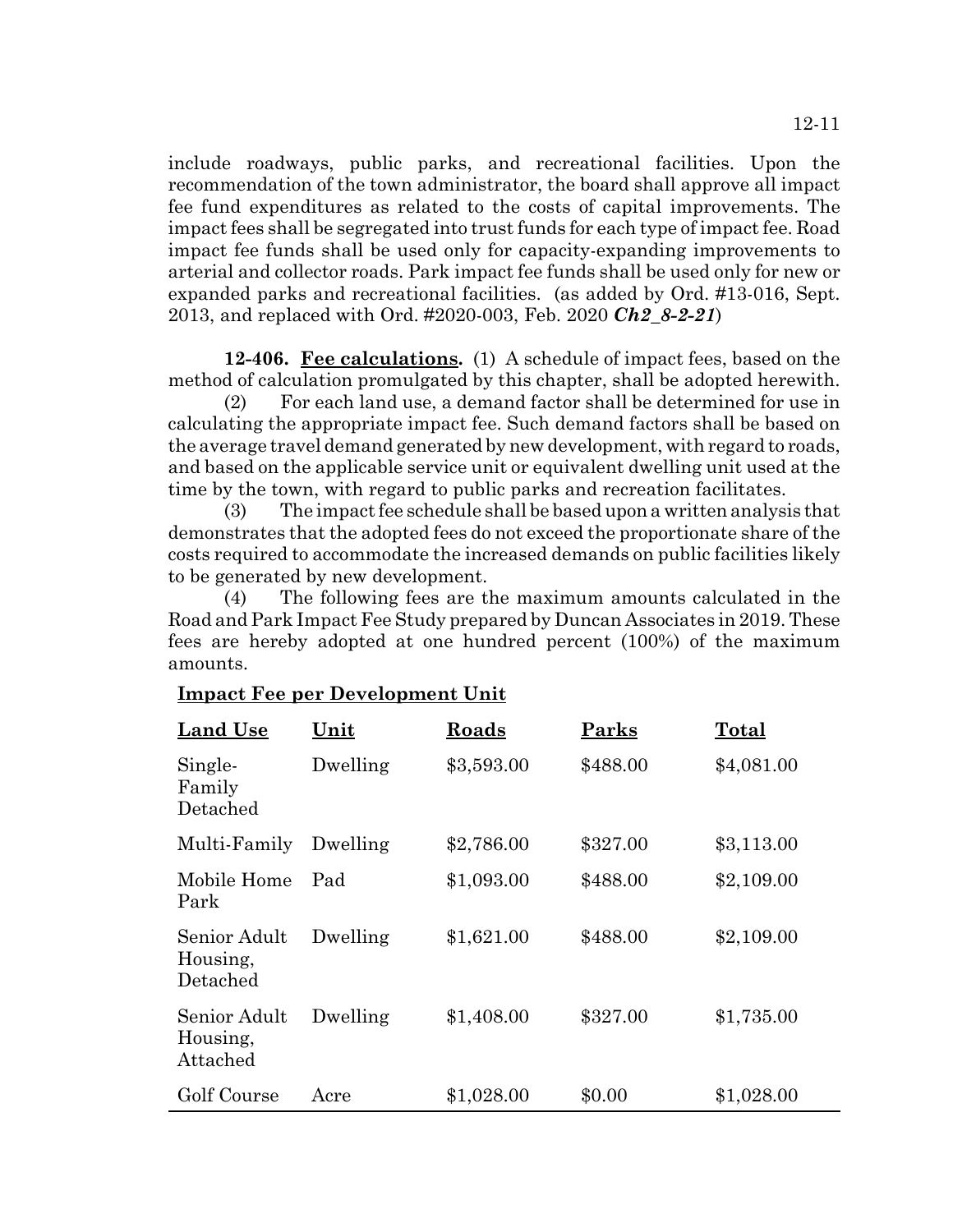| <b>Land Use</b>                              | Unit                      | Roads       | Parks  | Total       |
|----------------------------------------------|---------------------------|-------------|--------|-------------|
| Hotel/Motel                                  | Room                      | \$2,230.00  | \$0.00 | \$2,230.00  |
| Retail/<br>Commercial/<br>Shopping<br>Center | $1,000$ square<br>feet    | \$5,601.00  | \$0.00 | \$5,601.00  |
| Restaurant,<br>Standard                      | $1,000$ square<br>feet    | \$10,744.00 | \$0.00 | \$10,744.00 |
| Restaurant,<br>Drive-<br>Through             | $1,000$ square<br>feet    | \$23,904.00 | \$0.00 | \$23,904.00 |
| Gas Station<br>with<br>Convenience<br>Market | Pump                      | \$9,274.00  | \$0.00 | \$9,274.00  |
| Office/<br>Institutional                     | $1,000$ square<br>feet    | \$4,238.00  | \$0.00 | \$4,238.00  |
| Elementary/<br>Secondary<br>School           | $1,000$ square<br>feet    | \$1,312.00  | \$0.00 | \$1,312.00  |
| Community<br>College                         | $1,000$ square<br>feet    | \$2,963.00  | \$0.00 | \$2,963.00  |
| Day Care<br>Center                           | $1,000$ square<br>feet    | \$3,487.00  | \$0.00 | \$3,487.00  |
| Hospital                                     | $1,000$ square<br>$f$ eet | \$3,275.00  | \$0.00 | \$3,275.00  |
| Nursing<br>Home                              | $1,000$ square<br>feet    | \$1,997.00  | \$0.00 | \$1,997.00  |
| Place of<br>Worship                          | $1,000$ square<br>feet    | \$2,119.00  | \$0.00 | \$2,119.00  |
| Industrial                                   | $1,000$ square<br>feet    | \$1,590.00  | \$0.00 | \$1,590.00  |
| Warehouse                                    | $1,000$ square<br>feet    | \$823.00    | \$0.00 | \$823.00    |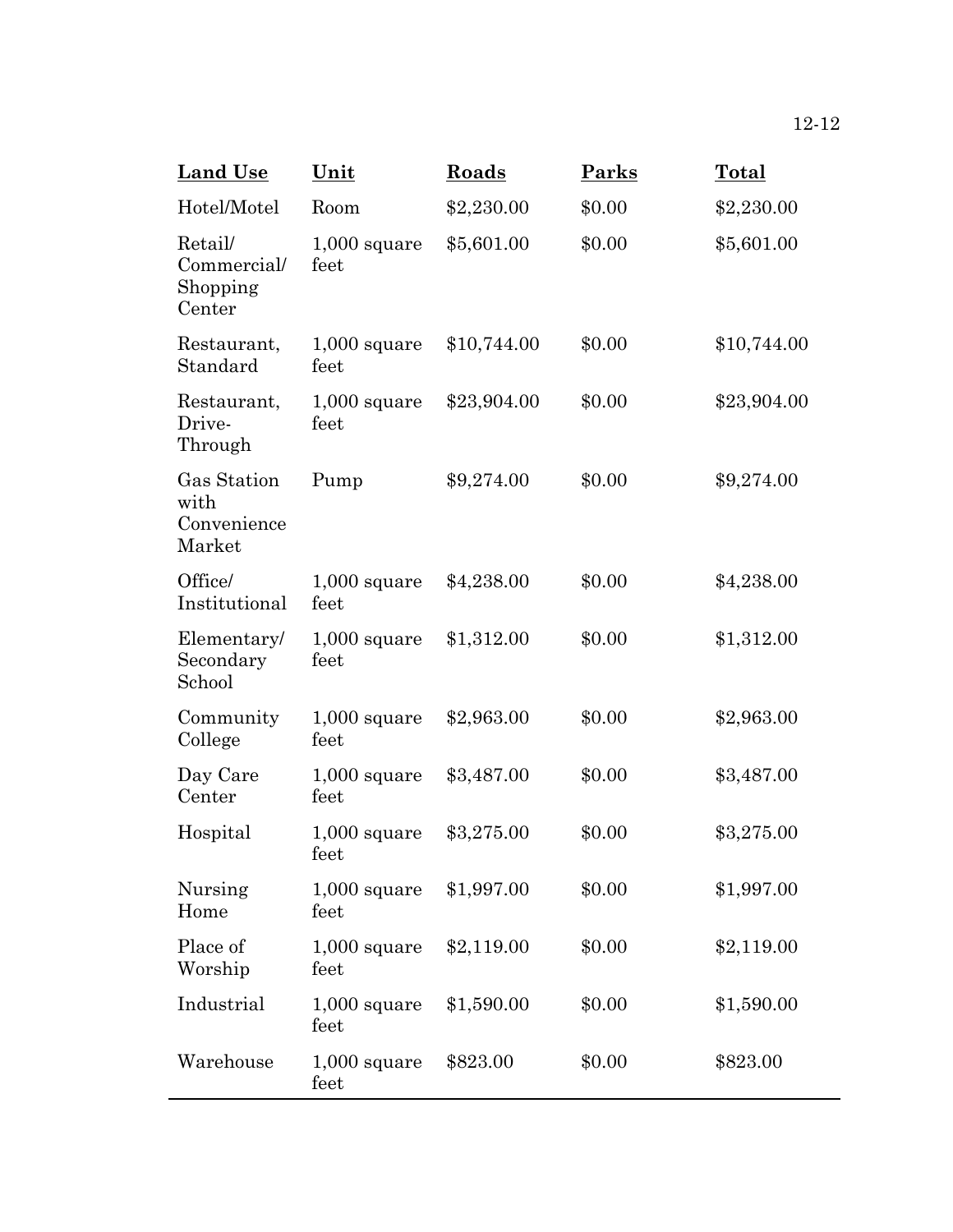| <b>Land Use</b>    | Unit                          | Roads | Parks  | Total    |
|--------------------|-------------------------------|-------|--------|----------|
| Mini-<br>Warehouse | 1,000 square \$711.00<br>feet |       | \$0.00 | \$711.00 |

Note: square feet based on gross floor area; definitions of land uses are provided in the impact fee study, which is attached hereto and incorporated herein as Exhibit "A."

(5) The fee schedule shown above in subsection (4) above shall be adjusted on January 1 of each year by the percentage change in the Engineering News-Record Construction Cost Index for the most recent available twelve (12) month period; provided that updated fees have not been adopted based upon a new impact fee study within the preceding eight (8) months. If the aforementioned index becomes unavailable, an alternative and reasonably comparable cost index shall be used as determined by the BOMA by resolution. The town recorder shall ensure that:

(a) A notice of the adjusted impact fee schedule is posted on the town's website at least two (2) weeks prior to the January 1 effective date of the adjusted fees; and

(b) The current fees are at all times available to the public on the town's website and by request.

(6) Within sixty (60) days of January l in odd-numbered years, beginning in 2023, the BOMA shall review the then effective impact fee schedule under this chapter and determine if said schedule should be adjusted in the best interests of the town.

(7) In the event of redevelopment or change of use, each type of fee shall be assessed based on the net impact of the proposed development compared to the previously-existing development. This will be determined as the total potential road or park fee for the proposed development less the total fee under the current fee schedule for the previous development. No road fee will be due and no refund will be provided if the net impact on roads is negative. Similarly, no park fee will be due and no refund will be provided if the net impact on parks is negative. (as added by Ord. #13-016, Sept. 2013, and replaced with Ord. #2020-003, Feb. 2020 *Ch2\_8-2-21*)

**12-407. Payment of fee; appeals**. (1) Payment of the impact fee shall be made at the time that a building permit is issued by the town. No building permit shall be issued for a development unless the impact fee is imposed and calculated pursuant to this chapter.

(2) Appeals. (a) A person may challenge the calculation or application of a fee imposed pursuant to this chapter by filing with the town administrator a written notice of appeal with a full statement of the grounds and an appeal fee of two hundred fifty dollars (\$250.00) or such other amount as may be fixed from time to time by resolution of the